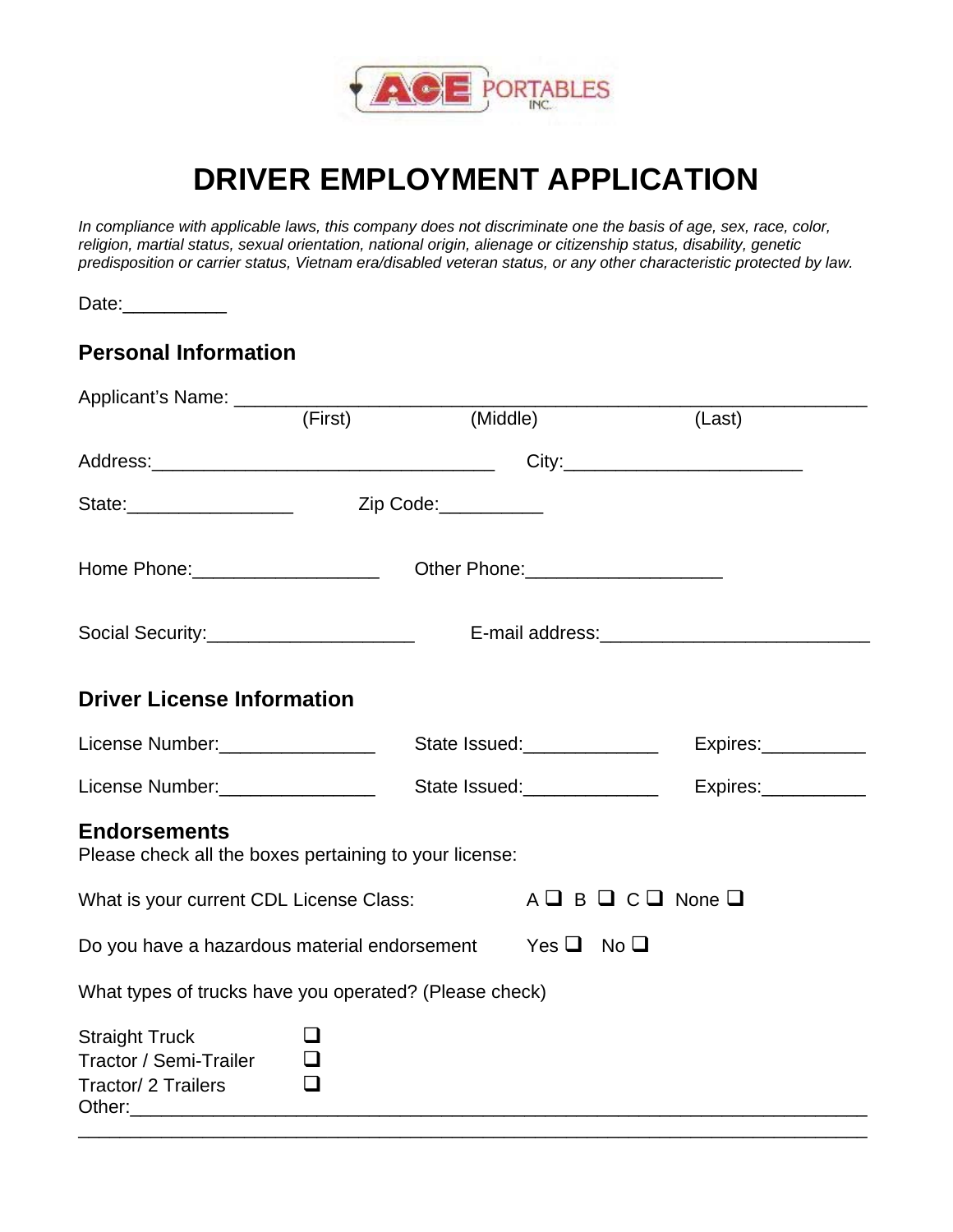### **Safety Record**

| Have you had any accident in the last 3 years?                                | No <sub>Q</sub><br>Yes $\Box$ |  |  |  |
|-------------------------------------------------------------------------------|-------------------------------|--|--|--|
| Have you had any tickets in the last 3 years?                                 | Yes $\Box$<br>No <sub>l</sub> |  |  |  |
| Have you had a DWI or DUI?                                                    | Yes $\Box$<br>No <sub>l</sub> |  |  |  |
| Have you ever been convicted of a felony?                                     | Yes $\Box$<br>No <sub>l</sub> |  |  |  |
| Have you ever had your license revoked or suspended?                          | Yes $\Box$<br>No <sub>l</sub> |  |  |  |
| If the answer is yes to ANY question, state details, circumstances, and date: |                               |  |  |  |
| $1_{\cdot}$                                                                   |                               |  |  |  |
| 2.                                                                            |                               |  |  |  |
| 3.                                                                            |                               |  |  |  |

## **Employment History**

| <b>Present Employer</b>                                                                             |                                                                                |  |  |  |  |  |  |
|-----------------------------------------------------------------------------------------------------|--------------------------------------------------------------------------------|--|--|--|--|--|--|
|                                                                                                     |                                                                                |  |  |  |  |  |  |
| Address: _______________________City:______________State: _____________Zip Code: __________________ |                                                                                |  |  |  |  |  |  |
|                                                                                                     | Phone: 2008 Communicate Supervisor: 2008. [2016] Name of Immediate Supervisor: |  |  |  |  |  |  |
| Position Held:<br><u> From</u> Employment Dates: To<br>From Containing                              |                                                                                |  |  |  |  |  |  |
|                                                                                                     |                                                                                |  |  |  |  |  |  |
| Previous Employer 1: List most recent previous employer first                                       |                                                                                |  |  |  |  |  |  |
| Address: _______________________City:______________State: _____________Zip Code: __________________ |                                                                                |  |  |  |  |  |  |
|                                                                                                     |                                                                                |  |  |  |  |  |  |
|                                                                                                     | Position Held:_____________________ Employment Dates: To________ From_______   |  |  |  |  |  |  |
|                                                                                                     |                                                                                |  |  |  |  |  |  |